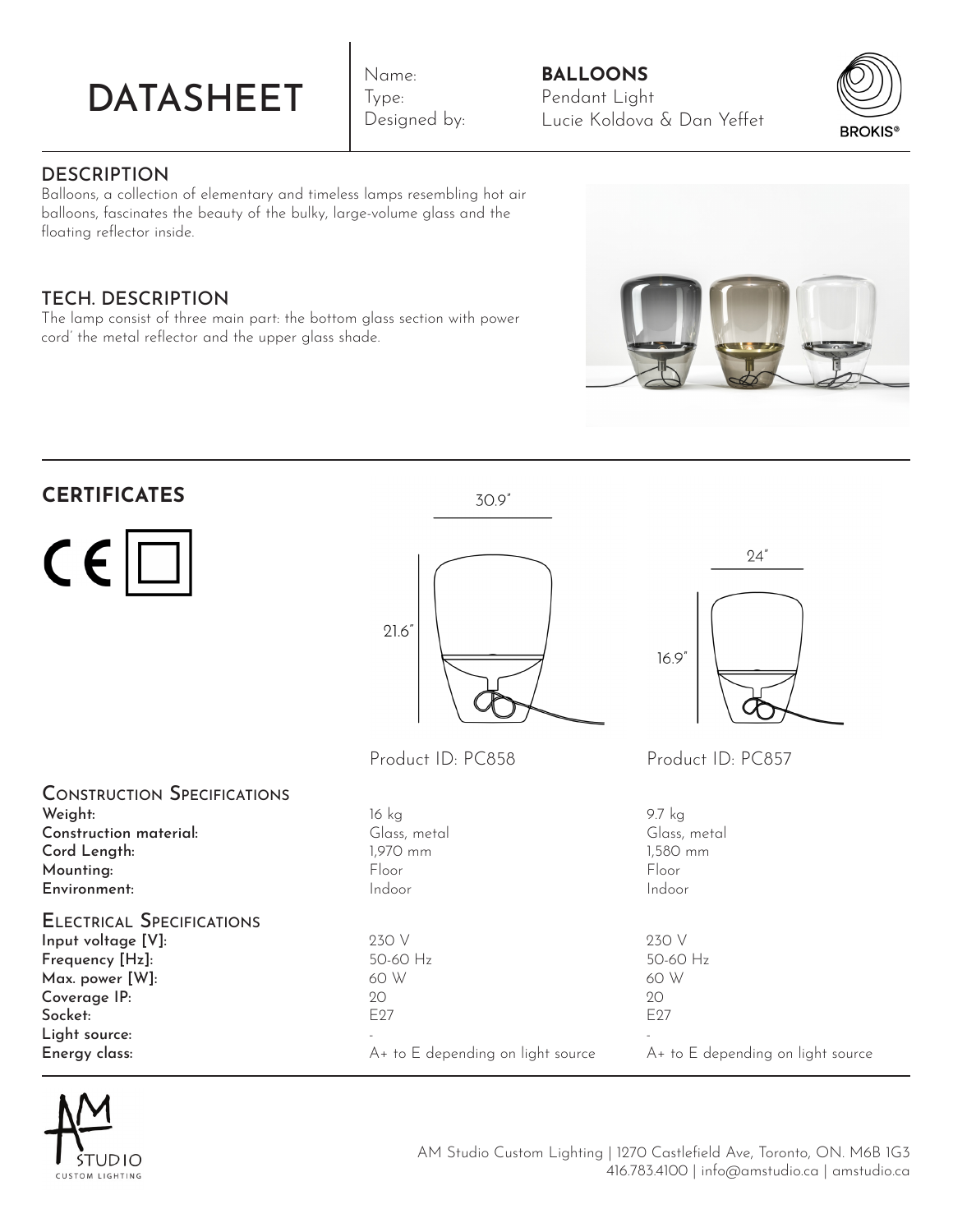# **CERTIFICATES**





Product ID: PC856

4.6 kg Glass, metal

Construction Specifications Weight: Construction material: Cord Length: Mounting: Environment:

Electrical Specifications Input voltage [V]: Frequency [Hz]: Max. power [W]: Coverage IP: Socket: Light source: Energy class:

1,640 mm Table Indoor 230 V 50-60 Hz 40 W  $20^{\circ}$ E14 - A+ to E depending on light source

LED SOURCE - PC858, PC857

Socket Type Lamp wattage [W] Input voltage [V] Energy class Flux [lm] Light colour [K] CRI Lifespan [h] Dimmable **Dimensions** 

## LED SOURCE - PC856

Socket Type Lamp wattage [W] Input voltage [V] Energy class Flux [lm] Light colour [K] CRI Lifespan [h] Dimmable Dimensions

F<sub>27</sub> LED filament 6 W 220 - 240 VAC  $A_{+}$ 400 lm 2200K  $90+$ 2,0000 hr yes 125 x 80 mm

 $F14$ LED filament 4.7 W 220 - 240 VAC  $A_{+}$ 280 lm 2200K 90+ 2,0000 hr yes 100 x 45 mm







AM Studio Custom Lighting | 1270 Castlefield Ave, Toronto, ON. M6B 1G3 416.783.4100 | info@amstudio.ca | amstudio.ca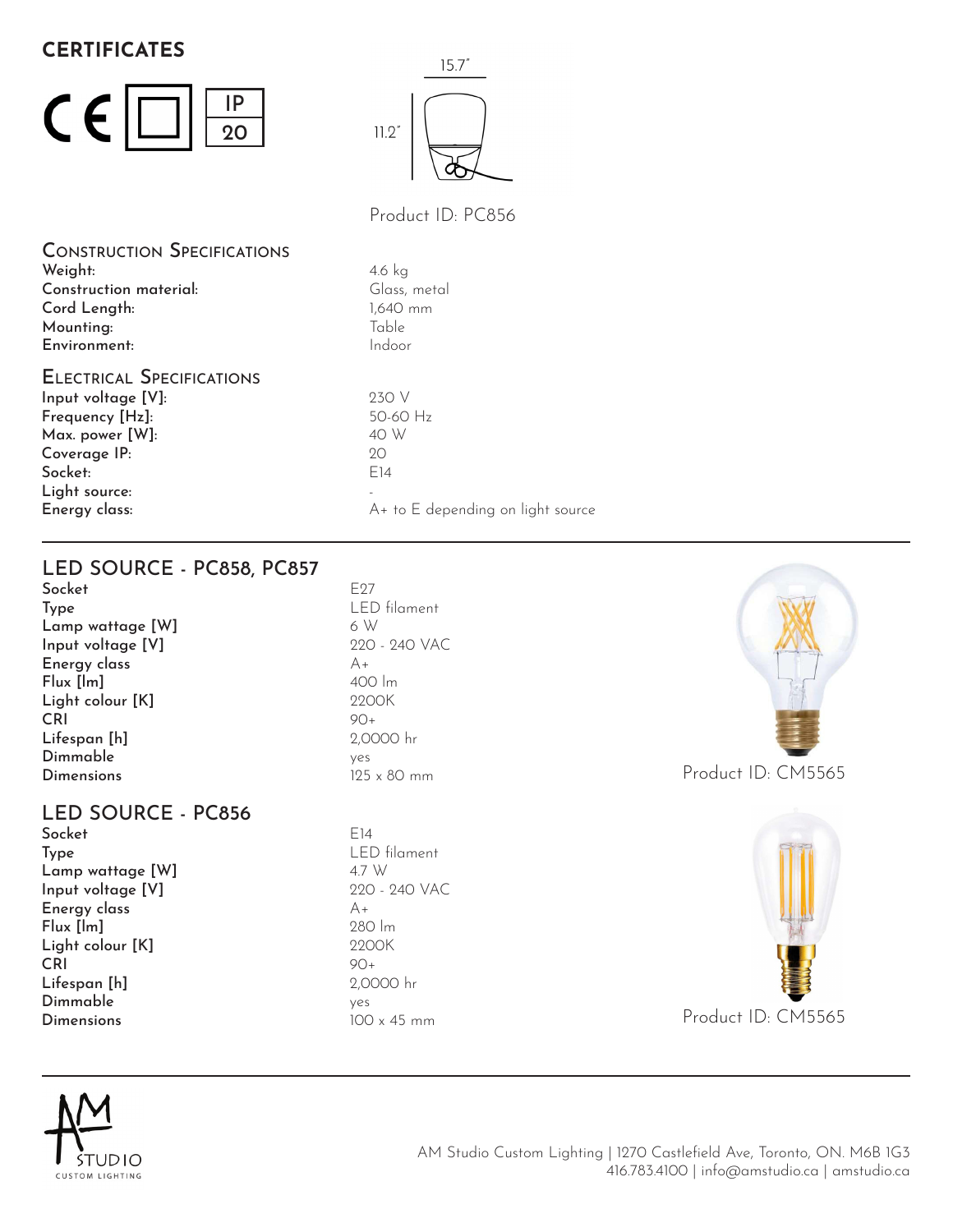# **PRODUCT DETAILS**

#### **Glass Colour**

| Iransparent glass               |                    |
|---------------------------------|--------------------|
| Smoke grey - transparent glass  | CGC <sub>516</sub> |
| Smoke brown - transparent glass | CGC538             |

#### **Glass Surface**

| $\sim$<br>a consumeration of the consumer<br><b>Finish</b><br><b>POST</b> |  |
|---------------------------------------------------------------------------|--|
|                                                                           |  |

### **Body Finishes**

| Copper            | CCSC584       |
|-------------------|---------------|
| Brass             | CCS69         |
| Chrome            | <b>CCS275</b> |
| Chrome Black      | <b>CCS959</b> |
| Chrome Brushed    | <b>CCS960</b> |
| Black             | <b>CCS582</b> |
| White             | <b>CCS575</b> |
| Lemon Yellow      | <b>CCS613</b> |
| Reflective Orange | CCS574        |

## **Cable colour**

| Textle cable - Black       | CECL <sub>519</sub> |
|----------------------------|---------------------|
| Textile cable - White      | CECL <sub>521</sub> |
| Textile cable - Dark grey  | CECL520             |
| Textile cable - Light grey | CECL1918            |
| Textile cable - Red        | CECL <sub>530</sub> |
| Textile cable - Yellow     | CECL606             |

#### **LED Source**

| 230V, LED, E27, 6 W, 2200K, 400lm, CEB782<br>  RA90, 360°, DIM |        |
|----------------------------------------------------------------|--------|
| 230V, LED, E14, 4.7 W, 2200K, Im,<br>  RA90, 360°, DIM         | CEB925 |